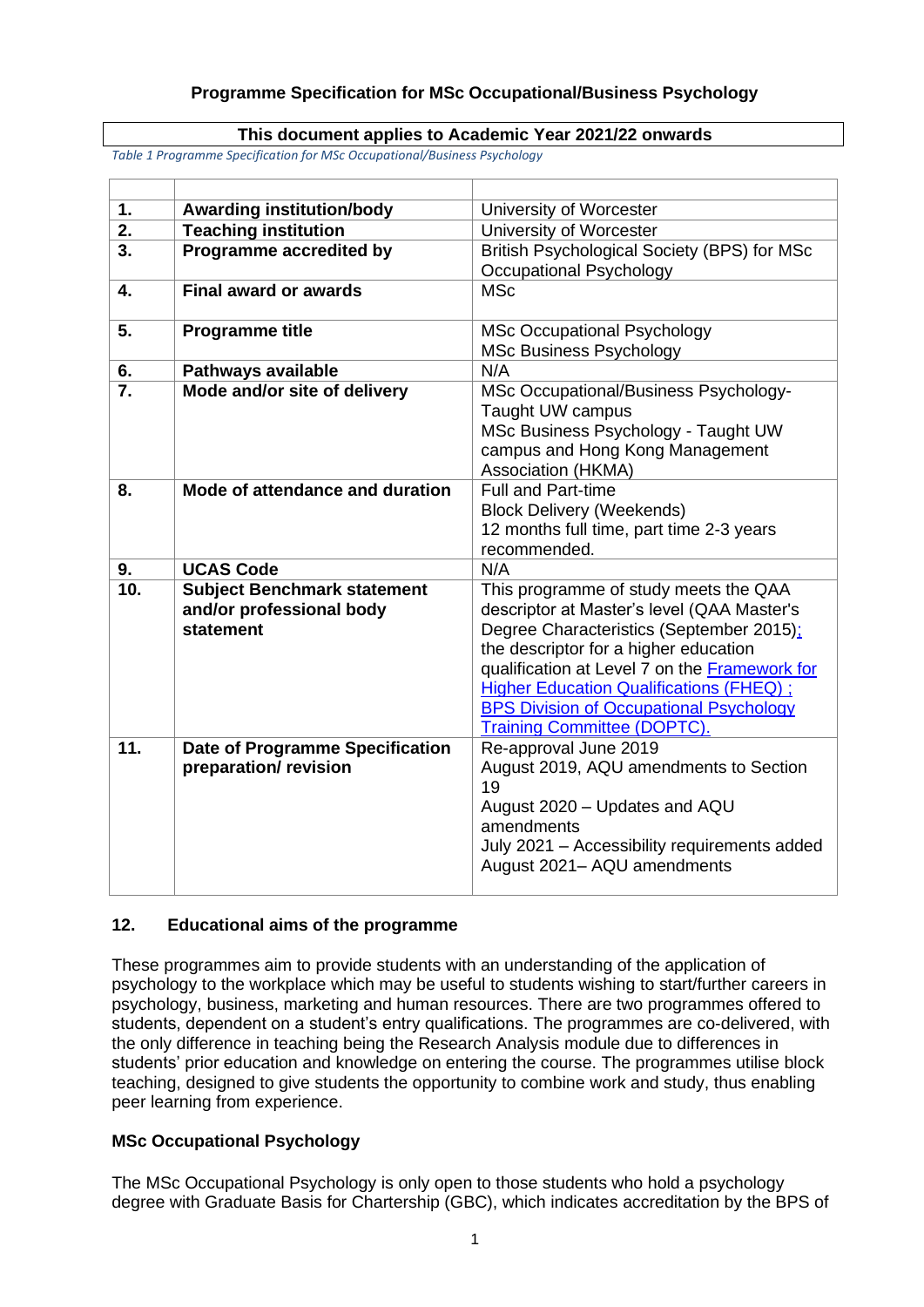their undergraduate degree programme. The MSc Occupational Psychology is ideal for those students wanting to train further to become Registered Occupational Psychologists. The seven areas covered in the British Psychological Society (BPS) Division of Occupational Psychology (DOPTC) syllabus are:

- 1. Psychological Assessment at Work
- 2. Learning, Training and Development
- 3. Leadership, Engagement and Motivation
- 4. Well-being and Work
- 5. Work Design, Organisational Change and Development
- 6. Research Design, Advanced Data Gathering and Analytical Techniques
- 7. Applying Psychology to Work and Organisations

To become a Registered Occupational Psychologist and to be registered with the Health and Care Professions Council (HCPC) students must undertake the Stage 2 Qualification in Occupational Psychology (QOccPsy). This qualification is run by the British Psychological Society (BPS). The MSc Occupational Psychology is an accredited Stage 1 qualification that provides students with the knowledge and research components required before undertaking Stage 2 training. More information about how to access Stage 2 training will be provided as part of the course and can be found on the BPS website.

The British Psychological Society's Division of Occupational Psychology Training Committee accredits Occupational Psychology masters courses. This accreditation means that all students who pass the course and have a GBC accredited first degree in psychology gain the knowledge and research components of the Stage 2 QOccPsy. The process of Chartership consists of a number of stages, all of which are predicated on candidates being qualified for the Graduate Basis for Chartership (GBC) with the Society.

# **MSc Business Psychology**

The MSc Business Psychology is open to students with a non-BPS accredited psychology degree or non-psychology related degree. Psychology has long been applied to the workplace and has become one of the main professional practice areas for occupations such as Business Psychologists, personnel managers, human resource managers and any manager/supervisor of staff. Applications of the major theories and models of business/occupational psychology occur in the practices of, for example; personnel assessment, selection and training; the design of work environments, implementation of training interventions; management of careers. The Business Psychology route is designed to develop the key knowledge and skills required for a career in these professions.

# **Programme Aims:**

- 1. To provide students with a systematic understanding of the seven areas of occupational/business psychology, as defined by the DOPTC Syllabus, and a critical awareness of current problems at the forefront of discipline.
- 2. To provide students with a comprehensive understanding of techniques applicable to applied research and advanced scholarship in the field of Business/Occupational Psychology.
- 3. To develop originality in the application of knowledge together with a practical understanding/ application of theoretical and research skills necessary to practice successfully in Business/Occupational Psychology.
- 4. To develop transferable skills that students will be able to utilise to deal with complex issues both systematically and creatively and communicate their conclusions clearly.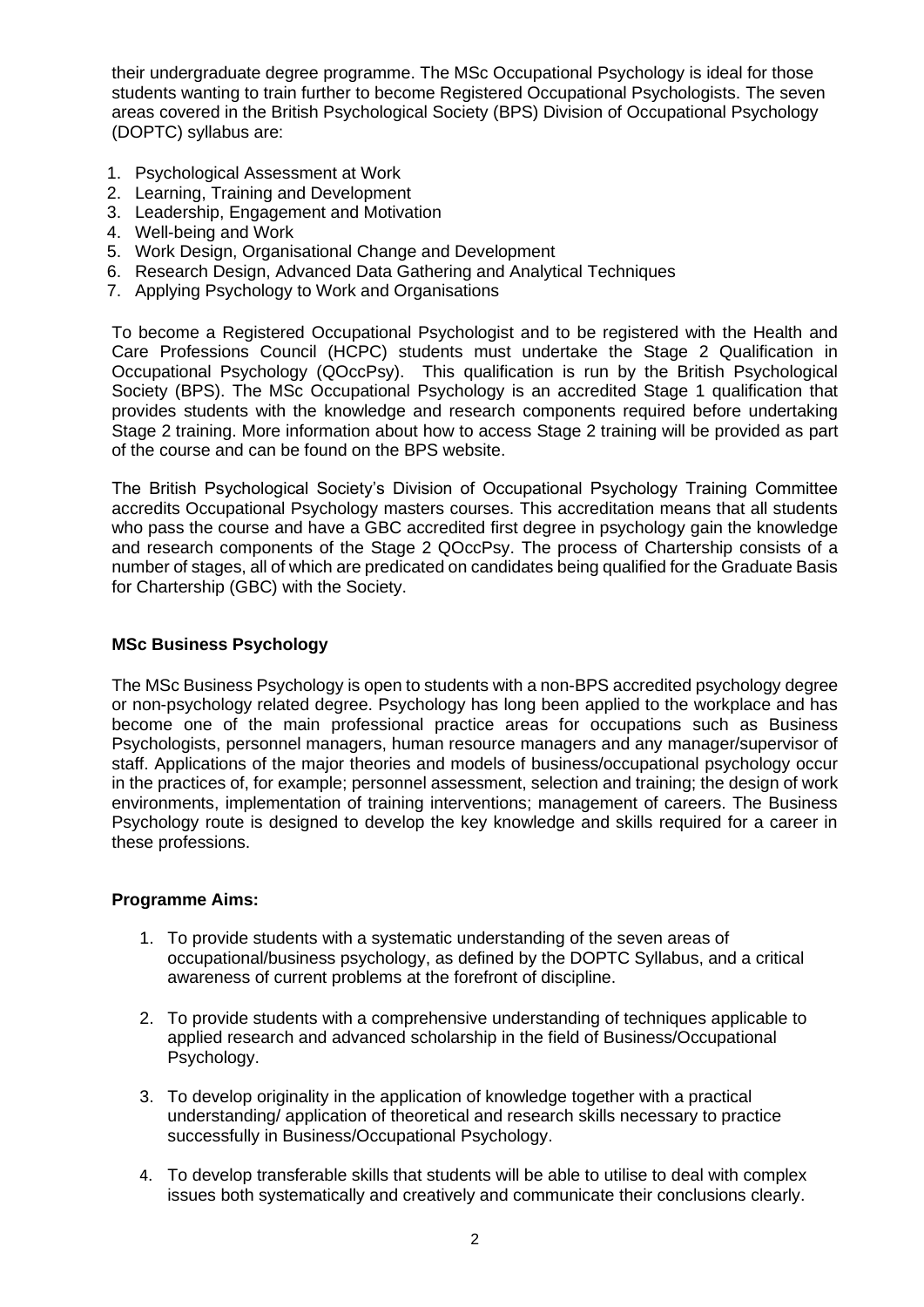# **13. Intended learning outcomes and learning, teaching and assessment methods**

| LO<br>no.      | On successful completion of the named award,<br>students will be able to:                                                                                                                                                                               | <b>Module</b><br>Code/s                                                                     | Award                                       |
|----------------|---------------------------------------------------------------------------------------------------------------------------------------------------------------------------------------------------------------------------------------------------------|---------------------------------------------------------------------------------------------|---------------------------------------------|
| $\mathbf{1}$   | Apply a systematic understanding of knowledge<br>and critical awareness of all seven areas of<br>occupational psychology within the DOPTC<br>syllabus, which is informed by the forefront of both<br>the academic discipline and professional practice. | All taught<br>modules                                                                       | <b>PGDip</b><br><b>MSc</b>                  |
| 2              | Demonstrate a comprehensive critical<br>understanding of research methods and statistical<br>techniques and their application to advanced<br>research and scholarship in business/occupational<br>psychology.                                           | <b>MPSY4182</b><br><b>MPSY4184</b>                                                          | <b>PGCert</b><br><b>PGDip</b><br><b>MSc</b> |
| 3              | Synthesize conceptual understanding that enables<br>the application of appropriate theories and tools to<br>both academic and applied settings.                                                                                                         | <b>MPSY4180</b><br><b>MPSY4181</b><br><b>MPSY4185</b><br><b>MPSY4186</b><br><b>MPSY4187</b> | <b>PGCert</b><br><b>PGDip</b><br><b>MSc</b> |
| 4              | Use self-direction and originality in identifying<br>needs, analysing needs, formulating solutions and<br>evaluating strategies within the context of<br>business/occupational psychology.                                                              | <b>MPSY4180</b><br><b>MPSY4185</b><br><b>MPSY4187</b>                                       | <b>PGCert</b><br><b>PGDip</b><br><b>MSc</b> |
| 5              | Critically evaluate current research methodologies<br>and advanced scholarship in occupational/<br>business psychology, and where appropriate, to<br>propose new hypotheses.                                                                            | <b>MPSY4182</b><br><b>MPSY4184</b>                                                          | <b>PGCert</b><br><b>PGDip</b><br><b>MSc</b> |
| 6              | Demonstrate initiative, reflective practice and<br>personal responsibility when working alone and<br>with others on applied problems or tasks.                                                                                                          | <b>MPSY4167</b><br><b>MPSY4186</b>                                                          | <b>PGCert</b><br><b>PGDip</b><br><b>MSc</b> |
| $\overline{7}$ | Make clearly justified and explained decisions in<br>complex applied situations, using systematic and<br>creative methods to communicate their<br>conclusions clearly.                                                                                  | <b>MPSY4181</b><br><b>MPSY4186</b>                                                          | <b>PGCert</b><br><b>PGDip</b><br><b>MSc</b> |
| 8              | Plan and carry out a significant research project<br>through the creative application of advanced<br>methodologies to develop new insights or<br>understandings within the discipline and<br>communicate this to professional standards.                | <b>MPSY4000</b>                                                                             | <b>MSc</b>                                  |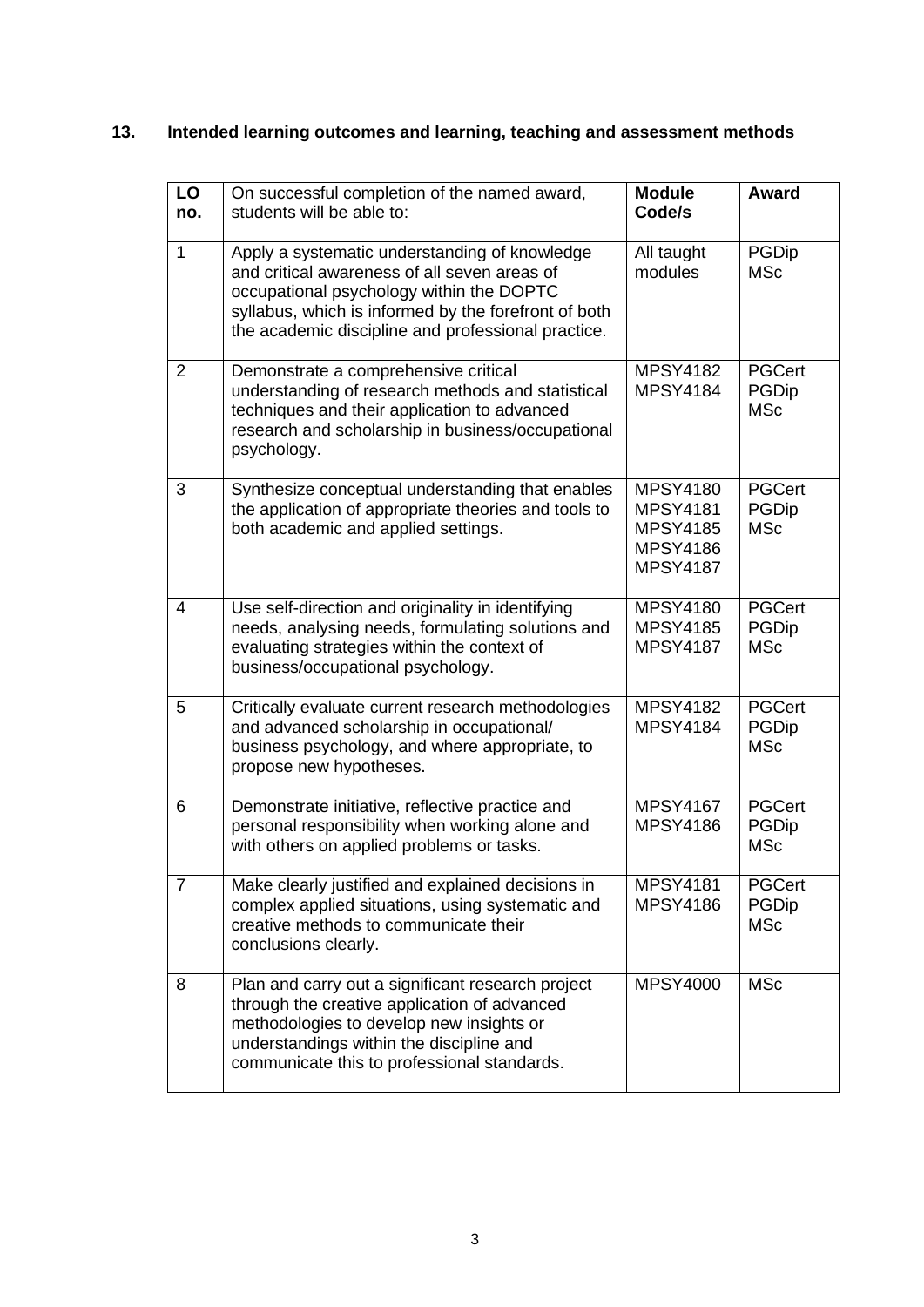## **Learning, teaching and assessment**

For 2021/22, the majority of teaching sessions are face to face on campus. Lectures or lecture workshops for some modules will be delivered online either 'live' or pre-recorded. Individual and small group tutorials will be arranged online as this has proven to be convenient and popular with students.

The programmes adopt a student-centred approach to teaching and learning that utilises theoretical knowledge and practical skills, building on the student's strengths, interests and experiences.

## **Teaching**

The programmes utilise face to face delivery with modules being supported with the use of online reading materials. There is an emphasis on self-directed autonomous learning with students applying learning outcomes and content to their own areas of interest or practice which is evidenced through a variety of module assessments.

Teaching within the course aims to be engaging for students with formal approaches such as lectures being interspersed with discussion, debates, analysis of cases, and examples from organisational settings. Learning approaches may include the use of Blackboard Collaborate, online discussion forums and flipped classrooms which expect students to complete independent work in preparation for teaching sessions to reinforce learning.

Sessions take a variety of formats and are intended to enable the application of learning through discussion and small group activities. Seminars enable the discussion and development of understanding of topics covered in lectures, and are focused on developing subject specific skills and applied individual and group project work. Tutorials are a key aspect of the learning strategy with student being encouraged to share their assessment plans with tutors and peers, allowing structured questions and feedback. Tutorials can be face-to-face or utilise technologies such as Skype.

When undertaking the dissertation module, a supervisor will also be allocated for additional support in the last semester. Timetabled group support sessions as well as individual tutorials will be used for supervision of the independent research dissertation.

## **Contact time**

The programme is taught across two-day blocks on a Friday and Saturday, each 15 credit module being four days in total, and the 30 credit module being eight days in total. Full time students complete all eight taught modules across two semesters, four modules per semester, plus the dissertation within a third semester in one academic year. Part time students select which modules and how many they want to complete in each year, with their dissertation in the final year.

In Hong Kong teaching hours will be structured around a three-day block weekend basis and delivered as a full-time programme only.

In the final semester when students will normally be undertaking the dissertation, they will have less classroom contact time in order to do more independent study. Individual supervision will be provided on a one to one basis of a total of 8 hours.

It is expected that a full-time student will be spending 37 hours per week engaged in study which will, in a normal week, include a combination of taught sessions and independent study.

## **Independent self-study**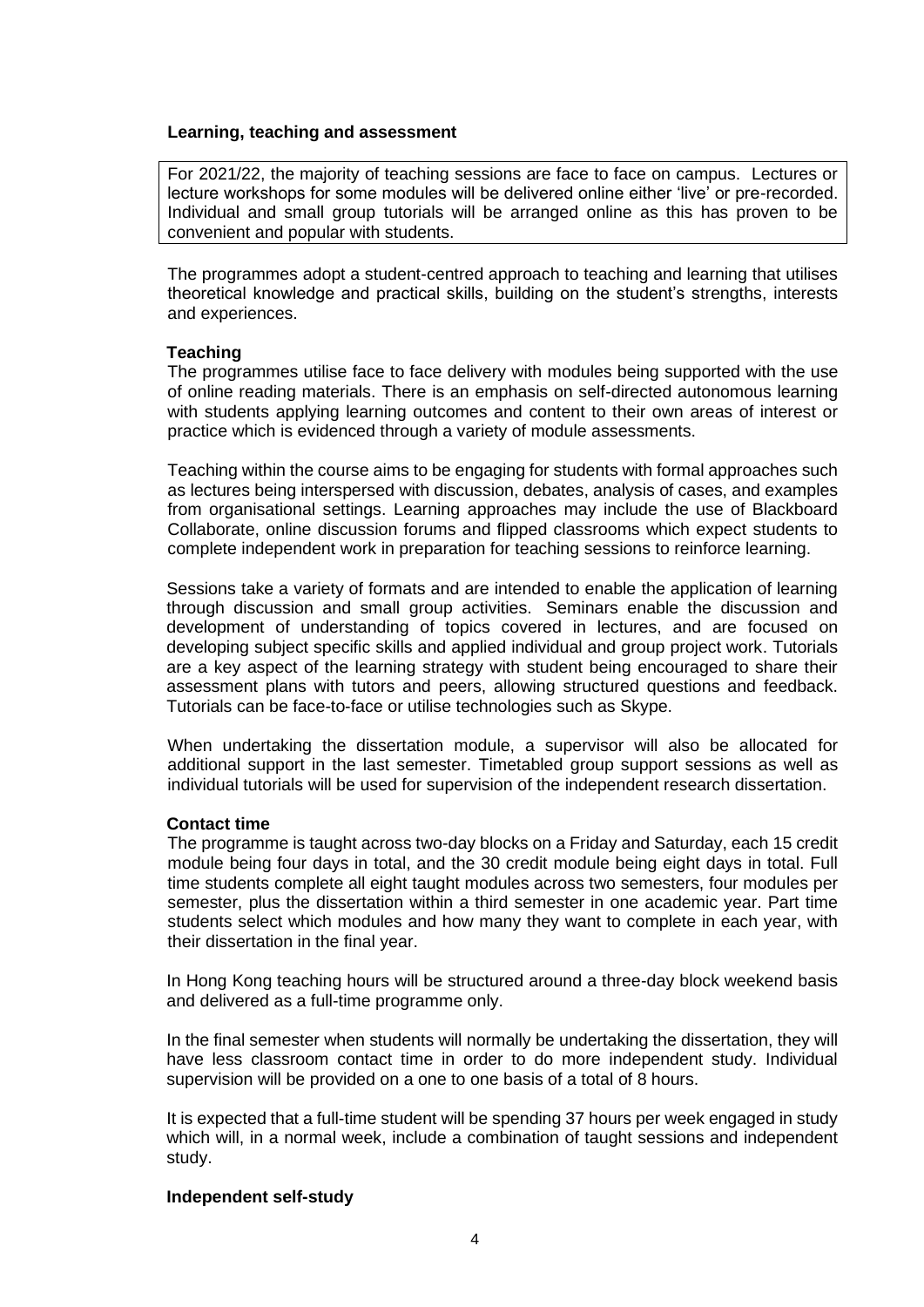In addition to the contact time, full time students are expected to undertake around 24 hours of personal self-study per week. Part time students are expected to undertake around 6 hours of personal self-study per module per week. Typically, this will involve completing online activities, reading journal articles and books, working on individual and group projects, undertaking research in the library and online, preparing coursework assignments and presentations, and preparing for examinations.

Independent learning is supported by a range of excellent learning facilities, including the Hive and library resources, the virtual learning environment, and extensive electronic learning resources.

## **Teaching staff**

Students will be taught by a teaching team whose expertise and knowledge are closely matched to the content of the modules on the course. The team includes staff from a variety of Psychology backgrounds including Occupational/Business Psychology, Counselling, Coaching and Research.

For students studying in Hong Kong learning, teaching, assessment, tutorial support, preparation, marking and moderation will be shared on a 50:50 ratio across the course from University of Worcester and HKMA staff. All the HKMA staff will be Registered [Lecturers](http://www.worc.ac.uk/partners/655.htm) with University of Worcester. Each module will have a designated module leader from both UW and HKMA to offer support and input into the module.

Teaching is informed by research and consultancy, and as at January 2018, 75% per cent of UW course lecturers have a higher education teaching qualification or are Fellows of Advance HE.

## **Assessment**

The course provides opportunities to test understanding and learning informally through the completion of practice or 'formative' assignments both within the UK and Hong Kong. Each module, on both sites, has one or more formal or 'summative' assessment which is graded and counts towards the overall module grade.

Assessment methods include a range of coursework assessments such as essays, reports, project plan, presentations and a dissertation. Submission of assignments and feedback is managed electronically through Blackboard.

The precise assessment requirements for an individual student in an academic year will vary according to the mandatory and optional modules taken, but a typical formal summative assessment pattern, for a full-time student on both sites, for each year of the course is:

## Semester 1

- 1 Research proposal
- 1 Analysis of statistical data
- 1 Design of a training programme
- 1 Design of a selection process
- 1 Reflective log

## Semester 2

- 1 Case study
- 1 Group presentation
- 1 Seen exam
- 1 Consultancy report
- 1 Reflective log

## Semester 3

**Dissertation**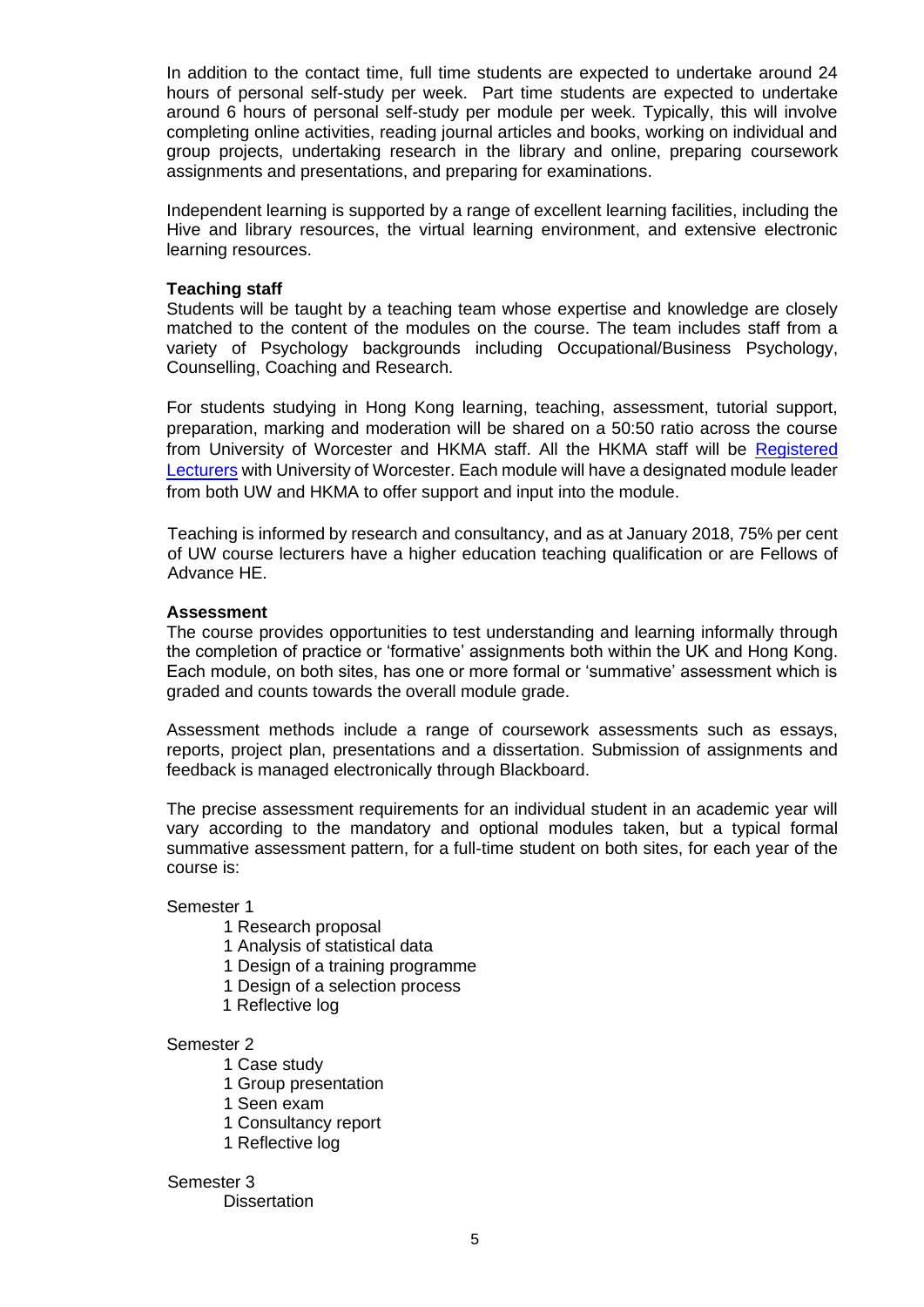The precise assessment requirements for part time students will vary according to the modules selected.

All assignments, from both UK and HKMA, will be internally marked and moderated as well as being externally examined as per the **UW** assessment policy. All assignments are submitted electronically, with feedback focusing on areas of strength and development needs, with advice for feeding forward to future assignments. Feedback takes a range of formats, including written comments, peer feedback, discussions with staff and audio recorded comments.

# **14. Assessment strategy**

The assessment strategies adopted in the MSc Occupational/Business Psychology reflect the aims of the course and the [Master's Degree Characteristics -](http://www.qaa.ac.uk/en/Publications/Documents/Masters-Degree-Characteristics-15.pdf) QAA Guidance [on Writing Masters Courses](http://www.qaa.ac.uk/en/Publications/Documents/Masters-Degree-Characteristics-15.pdf) and make a significant contribution to learning. The assessment strategies are designed to develop skills and knowledge in business/occupational psychology and provide evidence of the students' progress and achievement throughout the course and prepare the students for careers in business/occupational psychology. Both formal (summative) and informal, developmental, (formative) approaches will be used.

In order to develop the skills of advanced study identified within the course aims and the DOPTC syllabus, students will experience a variety of assessment strategies. These include case studies, essays, fieldwork studies and presentations (individual and group), and reports. The opportunity for students to demonstrate independence in a sustained piece of work is provided in the completion of the Dissertation. E-learning through the use of Blackboard will be utilised to support student learning between taught sessions, including the use of tests and knowledge checks.

# **15. Programme structures and requirements**

The syllabus of the course is designed to cover the BPS requirements for a Masters in Occupational Psychology. A full version of the BPS requirements can be found [here.](http://www.bps.org.uk/system/files/Public%20files/PaCT/occupational_accreditation_2015_web.pdf)

The Award Maps for these programmes are shown below:

# **MSc Occupational Psychology (BPS accredited), for students entering the course with a GBC, and MSc Business Psychology:**

|                     |                          |                | <b>Status</b><br>Mandatory (M) or Optional (O) |               |            |
|---------------------|--------------------------|----------------|------------------------------------------------|---------------|------------|
| <b>Module</b>       | <b>Module Title</b>      | <b>Credits</b> | <b>PG Cert</b>                                 | <b>PG Dip</b> | <b>MSc</b> |
| Code                |                          | (Number)       |                                                |               |            |
| <b>MPSY4182</b>     | <b>Advanced Research</b> | 15             | M                                              | M             | M          |
| (MSc                | Analysis 1               |                |                                                |               |            |
| <b>Occupational</b> |                          |                |                                                |               |            |
| Psychology)         |                          |                |                                                |               |            |
| OR.                 | <b>OR</b>                |                |                                                |               |            |
| <b>MPSY4184</b>     | Advanced Research        |                |                                                |               |            |
| (MSc                | Analysis 2               |                |                                                |               |            |
| <b>Business</b>     |                          |                |                                                |               |            |
| Psychology)         |                          |                |                                                |               |            |
| <b>MPSY4185</b>     | Psychological            | 15             | М                                              | M             | M          |
|                     | Assessment at Work       |                |                                                |               |            |

*Table 2 award map for each level of the course*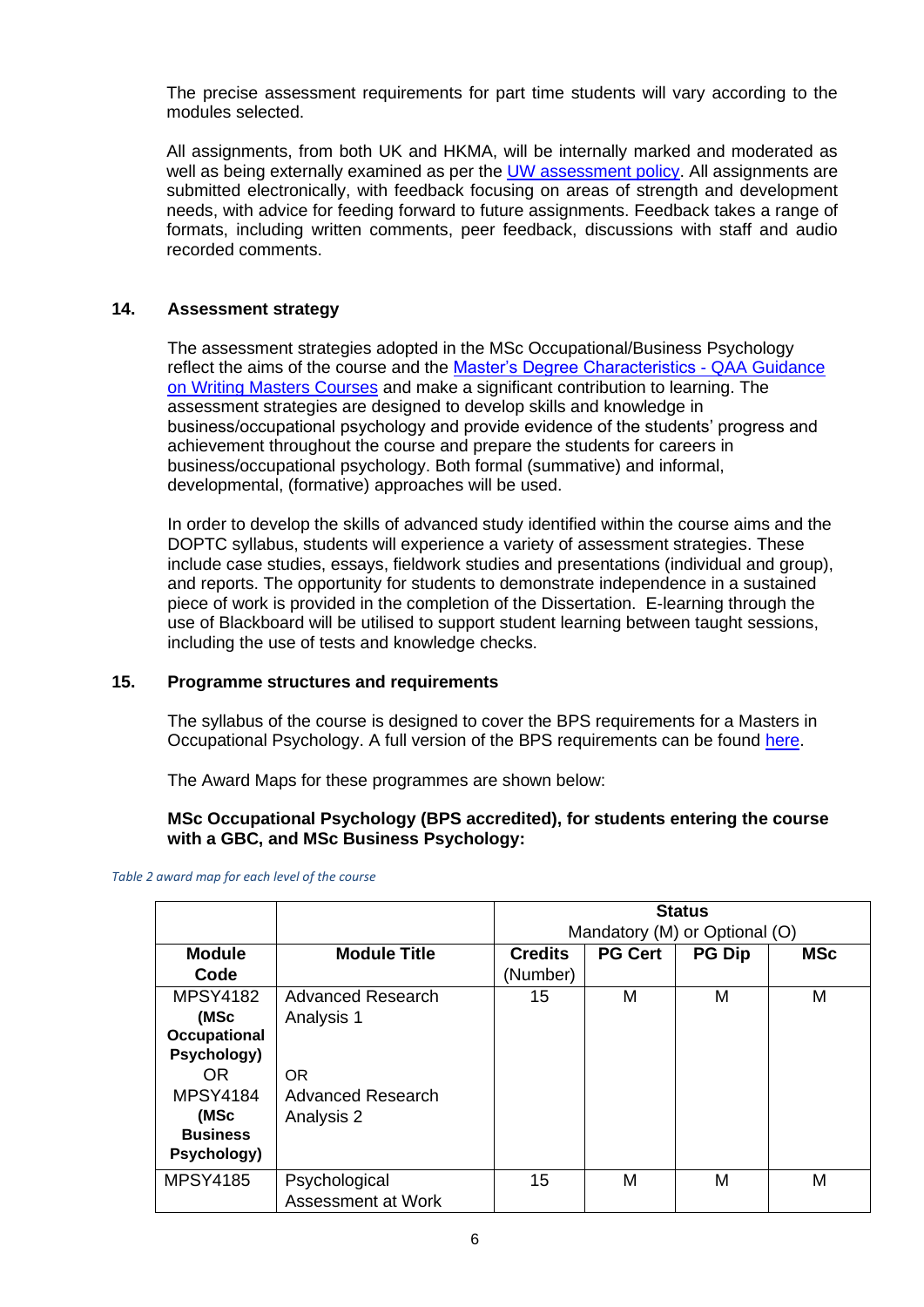| <b>MPSY4186</b> | Work Design,                 | 15  |   | M | М |
|-----------------|------------------------------|-----|---|---|---|
|                 | <b>Organisational Change</b> |     |   |   |   |
|                 | and Development              |     |   |   |   |
| <b>MPSY4187</b> | Learning Training and        | 15  | ∩ | M | M |
|                 | Development                  |     |   |   |   |
| <b>MPSY4180</b> | Wellbeing and Work           | 15  | ∩ | M | M |
| <b>MPSY4181</b> | Leadership Engagement        | 15  |   | М | М |
|                 | and Motivation               |     |   |   |   |
| <b>MPSY4167</b> | <b>Professional Skills</b>   | 30  |   | M | М |
|                 | Development                  |     |   |   |   |
| <b>MPSY4000</b> | <b>Dissertation</b>          | 60  |   |   | M |
|                 | <b>Total Credits</b>         | 180 |   |   |   |

# **PG Certificate**

To be awarded the PG Cert Occupational/Business Psychology students must successfully complete 60 credits at level 7.

This **must** include MPSY4182 Advanced Research Analysis 1 (Occupational Psychology) or MPSY4184 Advanced Research Analysis 2 (Business Psychology), and MPSY4185 Psychological Assessment at Work; plus 30 credits from the optional modules as indicated in the award map above.

## **PG Diploma**

To be awarded the PG Dip Occupational/Business Psychology students must successfully complete the PG Cert plus MPSY4167 Professional Skills and a further 30 credits of taught modules from the award map above.

# **Masters MSc**

To be awarded the Masters, students must complete a total of 180 credits at level 7 including 60 credits from the Dissertation.

# **16. QAA and professional academic standards and quality**

The MSc in Occupational/Business Psychology is modular and part of the University of the Worcester (UW) [TCRF \(Taught Courses Regulatory Framework\).](http://www.worcester.ac.uk/registryservices/documents/TaughtCoursesRegulatoryFramework.pdf) These programmes have been developed in line with the [QAA Master's Degree](http://www.qaa.ac.uk/docs/qaa/quality-code/master%27s-degree-characteristics-statement.pdf?sfvrsn=6ca2f981_10)  [Characteristics \(September 2015\)](http://www.qaa.ac.uk/docs/qaa/quality-code/master%27s-degree-characteristics-statement.pdf?sfvrsn=6ca2f981_10). The MSc Occupational Psychology is accredited by the BPS DOPTC the [BPS Division of Occupational Psychology Training Committee](http://www1.bps.org.uk/)  [\(DOPTC\).](http://www1.bps.org.uk/) 

This award is located at Level 7 of the FHEQ.

# **17. Support for students**

## *Induction:*

Prior to commencing the course, students in the UK are invited to attend an induction that will familiarise them with the University, the School and the course. They can meet representatives from Student Services, Registry Services, Library Services and ICT and hear more about their services as well as meeting the programme team.

A similar induction programme will be offered in Hong Kong at the start of the programme and include HKMA support staff representatives.

During the application process all students are advised that they are welcome to visit the programme leader where possible to discuss the course or contact them via email or skype if not able to attend the university.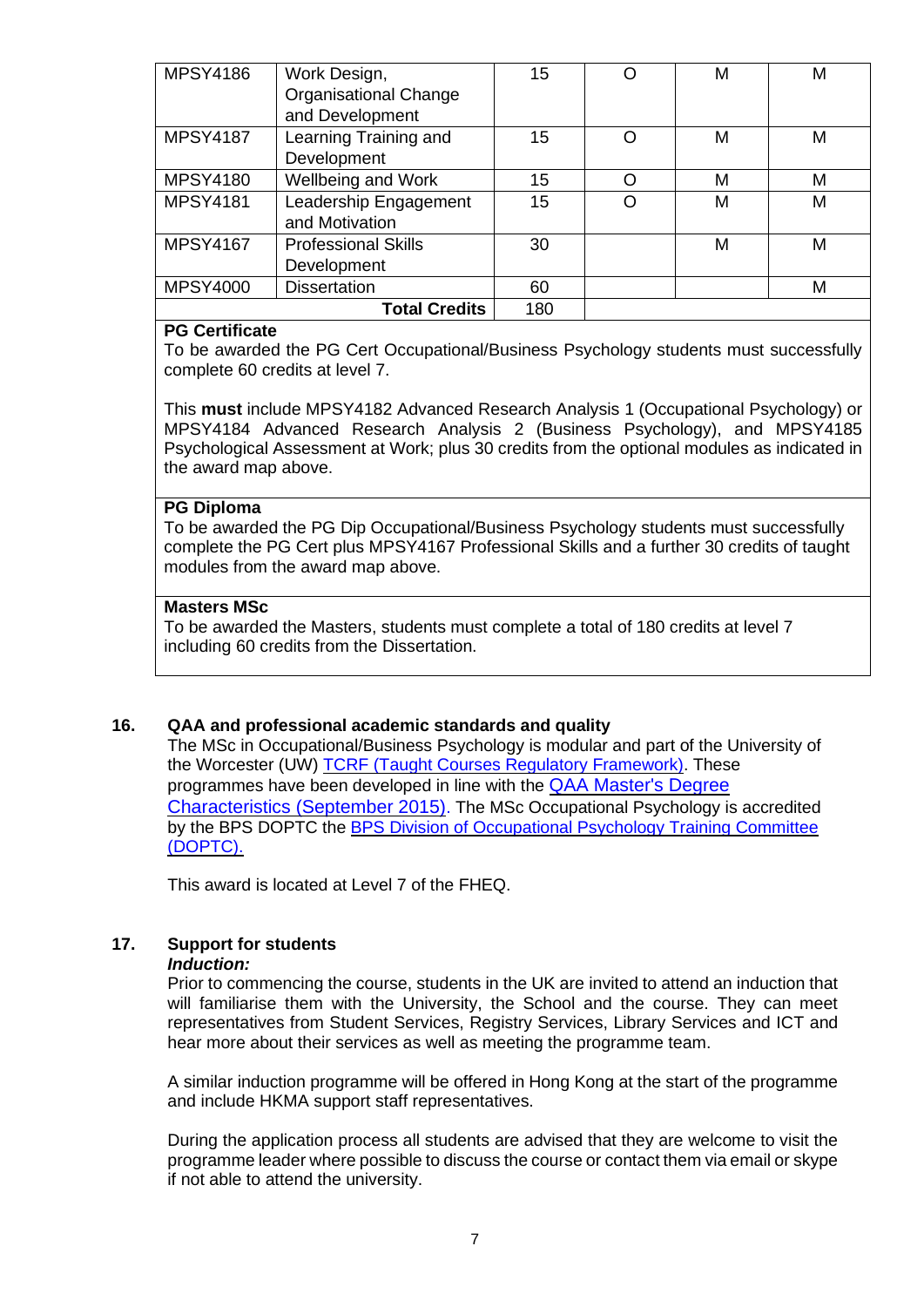There is extensive programme information on Webpages and within the programme handbook.

## *Personal Academic Tutors:*

[Personal Academic Tutors](https://www.worcester.ac.uk/life/help-and-support/personal-academic-tutoring.aspx) provide an exceptional level of individual academic support and encouragement to students. All students are allocated a personal academic tutor for the duration of the course and are encouraged to meet with them at least four times in the first year to discuss; feedback on assignments, module choice and dissertation plans. This support is personal and flexible and proactive; it is tailored to the particular needs of students who are known to the team over a long period of time. Tutorials can be face-to-face or utilise technologies such as Skype.

## *Additional support:*

There is a programme community website via Blackboard for all students on both sites which will provide ongoing support, information and a way of enabling students to interact with each other.

Each module has a module outline/guide and related blackboard page containing additional module information and guidance.

Most modules have a visit from the ILS link librarian on the first day of the programme within the UK and support staff within HKMA.

All dissertation students have a supervisor allocated from first contact and throughout the proposal writing and dissertation process.

All module leaders on both sites provide individual academic support through module assessment specific tutorials in addition to personal academic tutor support.

University based support is available from Student Services and the Disability and Dyslexia Service:

*<https://www2.worc.ac.uk/firstpoint/> <https://www.worcester.ac.uk/life/help-and-support/services-for-students/home.aspx> <https://www2.worc.ac.uk/disabilityanddyslexia/>*

## **18. Admissions**

**Admissions policy.** The programmes aim to recruit students from a broad range of backgrounds, including those who have recently completed BPS accredited undergraduate degrees in Psychology (for MSc Occupational Psychology) or related subject areas, for example, non-accredited Psychology, Business, Marketing and Human resources (for MSc Business Psychology). Applications are welcomes from those who are returning to HE, who already work in organisations as Managers, HR Professionals and Consultants who see this course as a qualification to underpin their current work.

## **Entry requirements EITHER**

## **MSc Occupational Psychology**

The requirement for entry to the **Occupational Psychology MSc** is a 2(2) Honours degree in Psychology with Graduate Basis for Chartership (GBC). Professional experience within Occupational Psychology is **not** a requirement for entry to this course.

## **MSc Business Psychology**

The requirement for entry to the **MSc Business Psychology** is a 2(2) Honours degree in a Psychology (non-BPS accredited) degree or a related subject (e.g. Business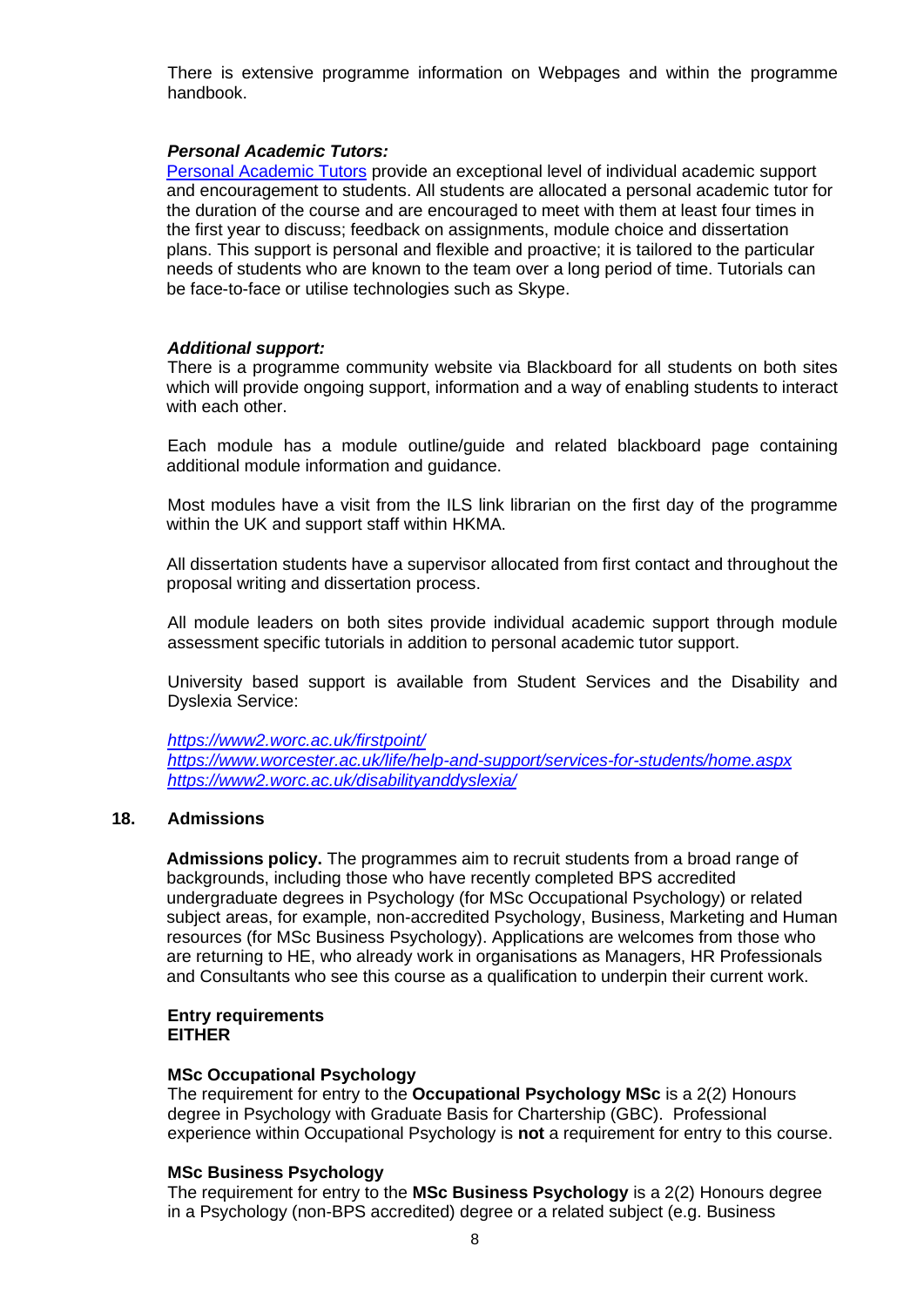Management, Human Resource Management). Applications from those with a nonrelated subject will also be considered. Professional experience within Business Psychology is **not** a requirement for entry to this course.

Applications are through the University Registry department <https://www.worcester.ac.uk/journey/postgraduate-applications.html>

Students whose first language is not English will be expected to have reached a sufficient standard on admission to the programme (e.g. usually IELTS 6.5, with a minimum of 5.5 in each element, or equivalent).

## **For UWIC courses (MSc Business Psychology only):**

International students may apply for this course through University of Worcester International College (UWIC) pre-Masters course.

See [Admissions Policy](http://www.worcester.ac.uk/registryservices/documents/AdmissionsPolicy.pdf) for other acceptable qualifications.

# **Recognition of Prior Learning**

Students with relevant previous study at postgraduate level or with extensive academic experience may be considered eligible for recognition of prior learning. Please contact the Registry Admissions Office for further information or guidance on 01905 855111.

Further information on Recognition of Prior Learning can be found at <http://www.worcester.ac.uk/registryservices/941.htm>

## **Admissions procedures**

- All applications will be via the Admissions office.
- All application forms are viewed by Programme Leader and/or admissions tutor.
- If applicants meet the initial entry requirements then applicants are invited for interview. This will be either as face to face or via video conferencing/skype. The interview is a two way process to ensure that the applicant understands and meets the requirements for post graduate study and also for the applicant to ensure the course is the right one for their needs. The interview will also include a discussion of their support needs and, if appropriate, signpost them to School of Psychology bridging materials online.
- Potential applicants are welcome to attend the University to meet the Programme Leader for informal discussion.

## **19. Regulation of assessment**

## **The course operates under the University's** [TCRF \(Taught Courses Regulatory](http://www.worcester.ac.uk/registryservices/documents/TaughtCoursesRegulatoryFramework.pdf)  [Framework\)](http://www.worcester.ac.uk/registryservices/documents/TaughtCoursesRegulatoryFramework.pdf)

## **Requirements to pass modules**

- Modules are assessed using a variety of assessment activities which are detailed in the module specifications.
- The minimum pass mark is D- for each module.
- Students are required to submit all items of assessment in order to pass a module, and in some modules, a pass mark in each item of assessment may be required.
- Full details of the assessment requirements for a module, including the assessment criteria, are published in the module outline.

## **Submission of assessment items**

• Students who submit course work late but within 7 days (one week) of the due date will have work marked, but the grade will be capped at D- unless an application for mitigating circumstances is accepted.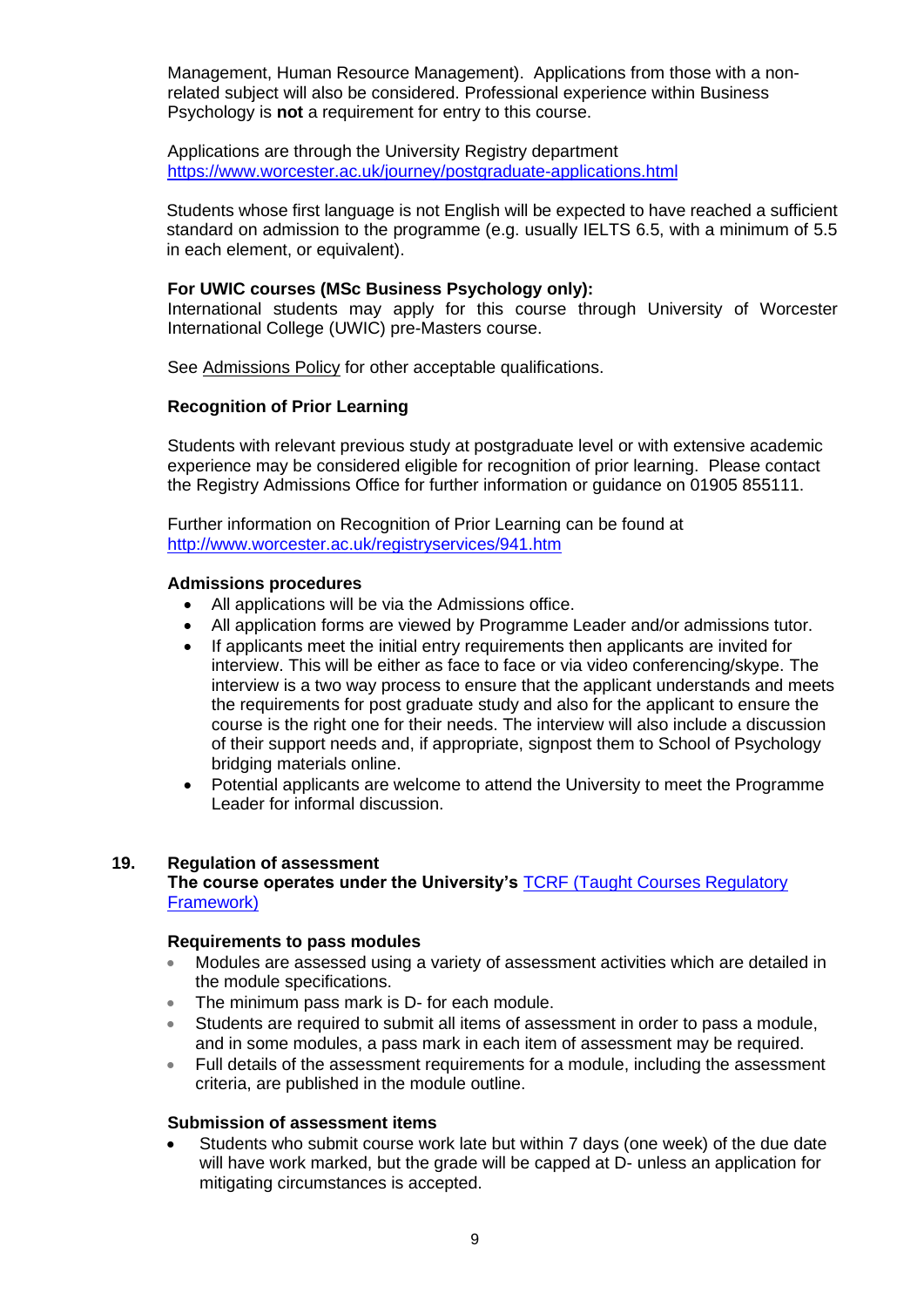- Students who submit work later than 7 days (one week) will not have work marked unless they have submitted a valid claim of mitigating circumstances.
- For full details of submission regulations please see the Taught Courses Regulatory Framework.

# **Retrieval of failure**

- A student is entitled to resit failed assessment items for any module that is awarded a fail grade.
- Reassessment items that are passed are capped at D-.
- If a student is unsuccessful in the reassessment, they have the right to retake the module (or, in some circumstances, take an alternative module); the module grade for a re-taken module is capped at D-.
- A student who fails 60 credits or more after exhausting all reassessment opportunities may be required to withdraw from the University.
- A student will be notified of the reassessment opportunities in the results notification issued via the secure student portal (SOLE). It is the student's responsibility to be aware of and comply with any reassessments.

# **Requirements for Awards**

| Award                                        | Requirement                                                                                                                                                                                                              |  |
|----------------------------------------------|--------------------------------------------------------------------------------------------------------------------------------------------------------------------------------------------------------------------------|--|
| <b>PG Cert</b><br>Occupational<br>Psychology | To be awarded the PG Cert Occupational Psychology<br>students must successfully complete 60 credits at level 7.                                                                                                          |  |
|                                              | This must include MPSY4182 Advanced Research<br>Analysis 1 and MPSY4185 Psychological Assessment at<br>Work; plus 30 credits from the optional modules as<br>indicated in the award map in Section 15.                   |  |
| <b>PG Dip Occupational</b><br>Psychology     | To be awarded the PG Dip Occupational Psychology<br>students must successfully complete the PG Cert plus<br>MPSY4167 Professional Skills and a further 30 credits of<br>taught modules from the award map above.         |  |
| <b>MSc Occupational</b><br>Psychology        | To be awarded the MSc Occupational Psychology,<br>students must complete a total of 180 credits at level 7<br>including 60 credits from the Dissertation and hold a first<br>degree in Psychology accredited by the BPS. |  |

## **MSc Occupational Psychology**

# **MSc Business Psychology**

| Award                                 | <b>Requirement</b>                                                                                                                                                                                           |  |
|---------------------------------------|--------------------------------------------------------------------------------------------------------------------------------------------------------------------------------------------------------------|--|
| <b>PG Cert Business</b><br>Psychology | To be awarded the PG Cert Business Psychology students<br>must successfully complete 60 credits at level 7.                                                                                                  |  |
|                                       | This must include MPSY4184 Advanced Research<br>Analysis 2, and MPSY4185 Psychological Assessment at<br>Work; plus 30 credits from the optional modules as<br>indicated in the award map above.              |  |
| <b>PG Dip Business</b><br>Psychology  | To be awarded the PG Dip Business Psychology students<br>must successfully complete the PG Cert plus MPSY4167<br>Professional Skills and a further 30 credits of taught<br>modules from the award map above. |  |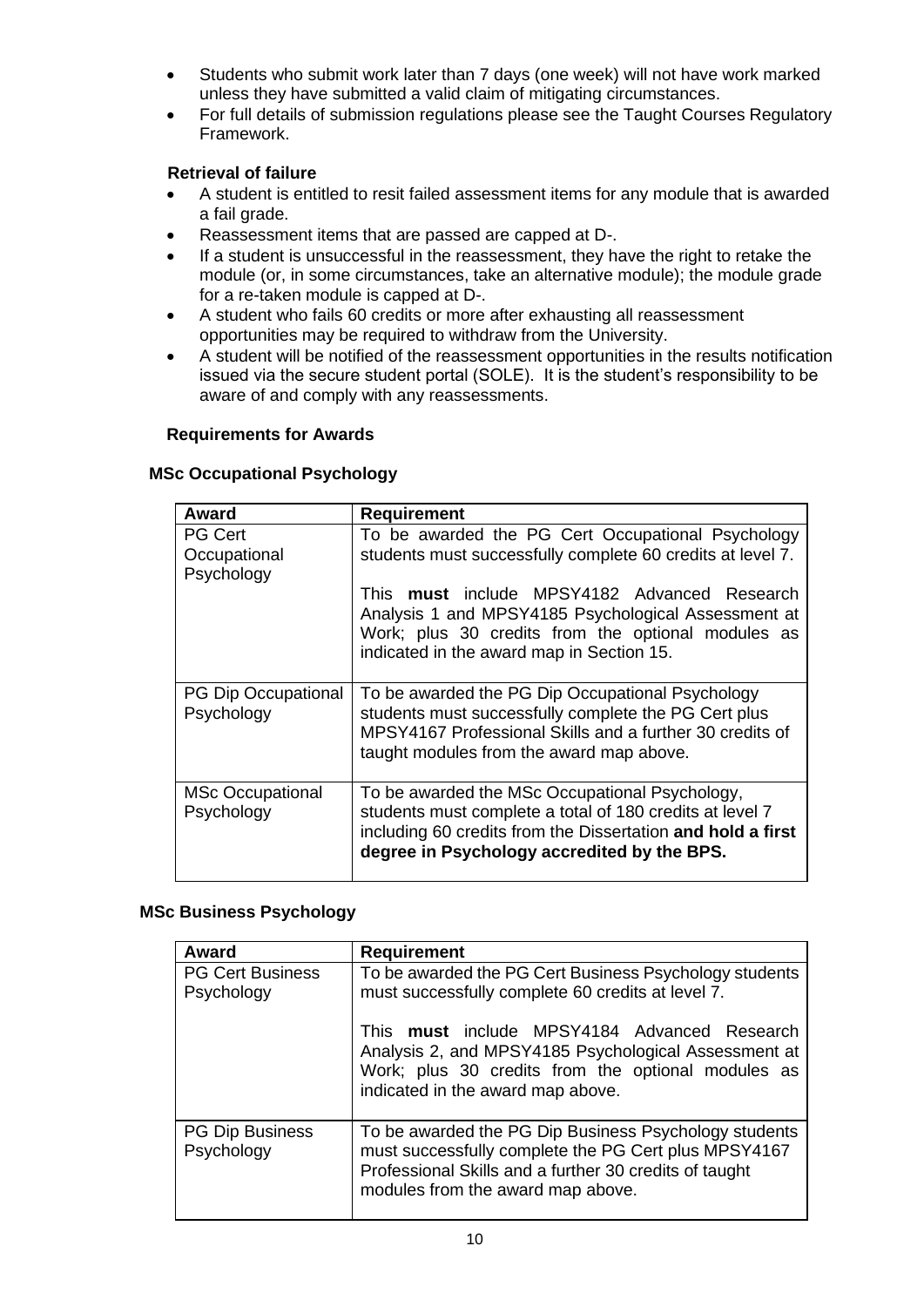| Psychology<br>credits from the Dissertation. | <b>MSc Business</b> | To be awarded the MSc Business Psychology, students<br>I must complete a total of 180 credits at level 7 including 60 |
|----------------------------------------------|---------------------|-----------------------------------------------------------------------------------------------------------------------|
|----------------------------------------------|---------------------|-----------------------------------------------------------------------------------------------------------------------|

PG Cert and PG Dip awards are unclassified. The awards of Masters may be made with Pass, Merit or Distinction.

# **Classification of Masters**

The classification will be determined by whichever of the following two methods results in the higher classification.

Method 1

- a) Candidates will be awarded a Distinction where they have attained an average of A- (PD) or higher from the credit achieved with the University for the award.
- b) Candidates will be awarded a Merit where they have attained an average of C+ (PM) or higher from the credit achieved with the University for the award.

## Method 2

- a) Candidates will be awarded a Distinction, irrespective of their other module results, where they have attained 90 credits at grade A- (PD) or higher
- b) Candidates will be awarded a Merit, irrespective of their other module results, where they have attained 90 credits at grade C+ (PM) or higher

Candidates will be awarded a Pass where they have not fulfilled the rules for Method 1 or Method 2, but are eligible for the award of a Masters.

For further information on honours degree classification, see the [Taught Courses](http://www.worcester.ac.uk/registryservices/documents/TaughtCoursesRegulatoryFramework.pdf)  [Regulatory Framework.](http://www.worcester.ac.uk/registryservices/documents/TaughtCoursesRegulatoryFramework.pdf)

# **20. Graduate destinations, employability and links with employers**

## **Graduate destinations**

Previous graduates of the MSc have been placed in an excellent position following successful completion of the programme. Recent examples of graduate destinations have included, funded PhD study, Occupational Psychology Trainee Consultant, Independent Business Psychologist, Management Trainee, Recruitment Consultant, HR Manager.

Outcome rates for 2017-18 highlighted the success of students on the programme with 19 registered on the programme, 5 achieving distinctions, 7 achieving Merits, 4 achieving Pass and two continuing as part time students.

## **Links with employers**

Our established partnerships enable us to advertise paid and voluntary work opportunities to psychology students on a regular basis. The department has excellent links with both local and national organisations including JCA Global, The OPC, Nationwide Building Society, Symbiotics, the NHS, Alive! Charity, the BPS, West Mercia Police Constabulary, Hereford & Worcester Fire and Rescue Service, Worcestershire County Council and HMP Aylesbury. There are regular opportunities for students to attend CPD workshops tailored for supporting CV writing, interview skills, recruitment and assessment techniques, Chartership with the BPS, and registration with the HCPC.